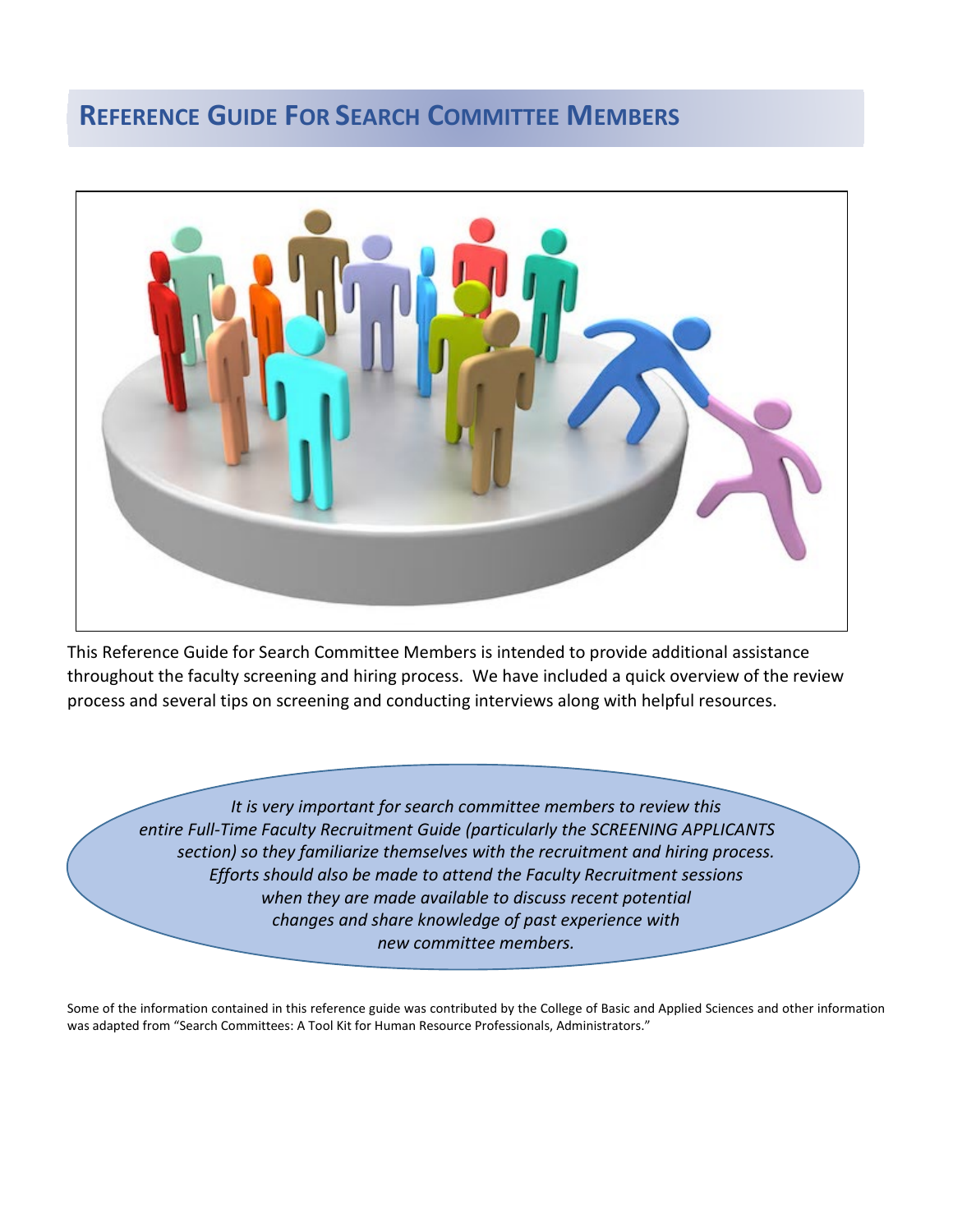Committee members will not be able to review applicants prior to the Review Date established for the posting. The email provides a link to access the applicants/materials as well as a link to the Selection Criteria Form each committee member will use to perform their individual reviews. PLEASE REFER TO THE "Using the System" guide for step-by-step instructions for reviewing applicants. The Search Committee Chair will be the only committee member to enter information into the PageUp hiring system.

> **No contact with an applicant may occur until approved by IE&C in the pool as a "candidate for the position."**

If a search committee member has questions about using the hiring system, please contact Academic Affairs at 898-5128 for assistance. **HIRING SITE LINK:** mtsu.dc4.pageuppeople.com

# **Search Committee Steps in Review**

- 1. Decide on criteria to be used during review of applicants which must adhere to posting;
- 2. Determine the best timeline for completion adhering to Provost's Optimal Recruitment Timeline for tenure-track postings;
- 3. Using Excel form, individually review applicants eliminating any who failed to successfully apply;
- 4. Compare top applicants to define a reasonably sized, high-potential interview pool;
- 5. Provide collective criteria critique (including strengths/limitations) for pool only DO NOT RANK;
- 6. Committee chair enters criteria into the online hiring system and notifies department chair
- 7. After pool has been routed and received IE&C review/approval, confirm approved candidates;
- 8. Letters of Recommendation (automatically solicited through the system) must be returned via the unique link assigned and provided to each recommender when solicited;
- 9. Large pool when using tiered approach, after pool approval by E&C, initiate contact to schedule initial phone/video interviews, once short-list is determined (typically 2-3 approved candidate finalists) – department should notify Faculty Recruitment Specialist to initiate information email to candidates regarding transcripts;
- 10. Department Chair submits salary recommendation for short-listed finalists;
- 11. On-campus interviews are required for tenure-track finalists but **not** required for other faculty position types which can be conducted via telephone/video. (Currently, as of Fall 2022: Tenure-track candidates may choose to participate in final video interviews rather than on-campus interviews. If one candidate chooses a video interview rather than an on-campus interview, all finalist candidates must be offered the same option. Be sure to include your typical on-campus interview participants (e.g. Department Chair, Dean) also during these final video interviews.)
- 12. Check references **(Letters of Recommendation are not considered reference checks.)**
- 13. Department Chair and/or Dean will determine finalist to be recommended.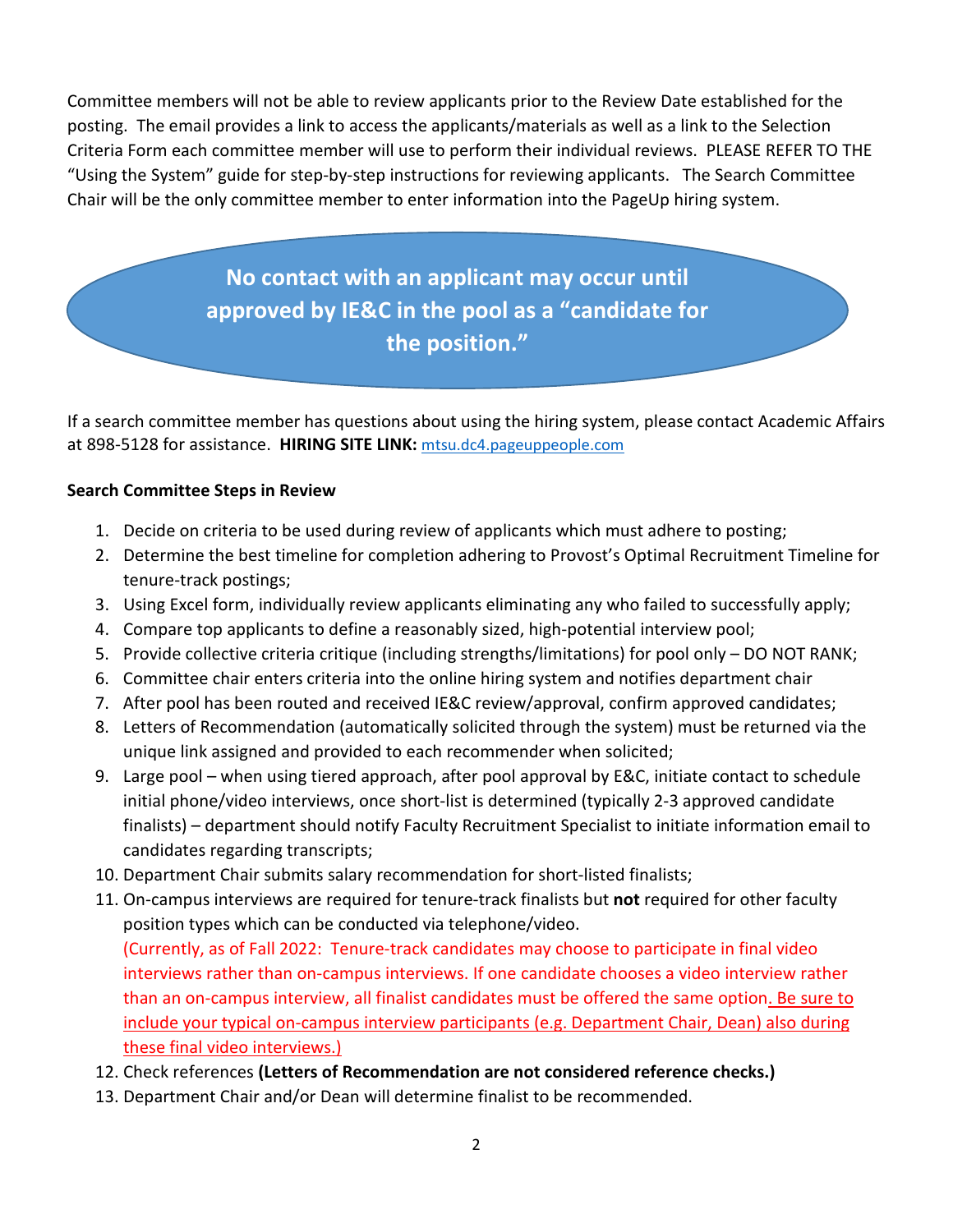Search committee members, the hiring Department Chair/Dean **may not** provide letters of recommendation for a candidate within the search. Letters may also not come from general dossier (i.e. Interfolio).

It is important to check references to limit employer liability, verify information, and reduce cost of rehiring/retraining. Checks will produce authenticity of information as it relates to such areas as work history or credential problems.

#### TIPS **– Before the Interviews:**

- Book an appropriate location.
- Review the job description.
- Draft and agree upon the interview questions to be asked. (**MUST** be the same for **ALL** interviewees.)
- Review the candidate's resume/application.
- Agree on the format of the interview.
- Ensure that you know and can identify the indicators of the candidate's ability to perform the job

#### TIPS **- Telephone Interviews:**

#### **Planning and Arranging the Interview**

- Schedule a call of no more than 30 minutes with interviewee and interviewers.
- Review interviewee's application materials.
- Determine the order in which the interviewers will ask the prepared questions.
- Test speaker-phone and teleconferencing equipment and procedures. (Audio records of interviews is helpful IN CASE a committee member cannot attend.)

#### **Conducting the Interview**

- Introduce the individuals participating in the interview and describe how the interview will be conducted.
- Make the interviewee aware if you are recording the session (recording is preferred).
- Ask questions pertaining to the vitae (i.e., questions about gaps in employment, special training, or a change of professions).
- Ask why the person is interested in leaving his or her current position.
- Ask one or two technical questions about the job.
- Ask one or two questions that will help you determine the interviewee's compliment to your department and the campus community (i.e, "what is your philosophy of ?").
- Ask follow-up questions as appropriate.
- Ask the interviewee if he or she has any questions.
- Explain to the interviewee the next step in the selection process.
- Thank candidate for his or her time.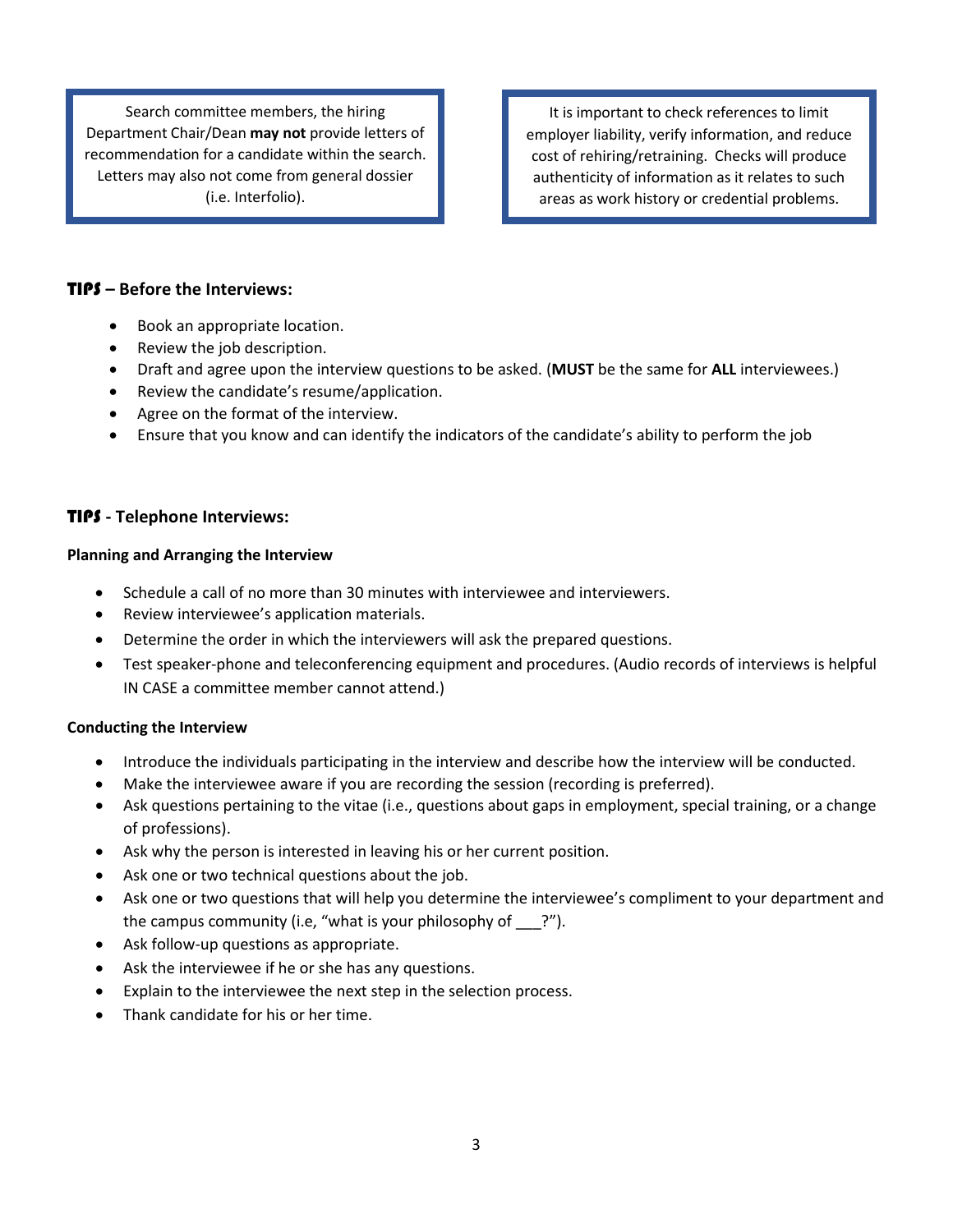# TIPS **- On-Campus Interviews (required for tenure-track positions ONLY):**

#### **Interview Preparation Checklist**

- Hiring department or college sends Welcome Package to interviewees.
- Confirm travel and lodging arrangements.
	- o **Candidates must make their own airline reservations** and purchase their airline tickets. Reimbursement will be made after the travel has been completed. MTSU does not pay for airline tickets in advance. If a cancellation or reimbursement is required, the airlines will only make those to the person named on the ticket.
	- The Department Chair or designee should make hotel reservations for each candidate. It is ideal to limit lodging for faculty candidate interviews to one night unless it is absolutely impossible to do so. Lodging expenses should be directly billed to the department (will be paid from the college recruitment account.) Make sure the hotel provides the in-state rate or lower.
	- Arrange transportation from airport or other location.
		- $\circ$  Search committee members should be responsible for picking up candidates from the airport, hotel, getting them back to the hotel, airport, etc.
		- $\circ$  Caution should be used during the travel time to/from airport being sure not to venture into areas of conversation considered inappropriate for an interview.
	- Arrange tour of local community (if appropriate).
	- Arrange campus tour.
		- o Search committee members should escort candidates around campus to interview sessions.
	- Arrange interview by search committee that should include Department Chair and Dean.
	- Arrange meeting with Vice Provost for Research Services.
	- Include Provost in on-campus interview for upper level administrative faculty positions (Dean, Chair)
	- Schedule candidate's presentation. (Internal candidates **may not attend** presentations by other candidates.)
	- Schedule meals and breaks as appropriate.
		- o Search committee members should take candidates for meals.

**Note**: Search committee members may be reimbursed for travel expenses to transport a candidate to and from the airport by completing a Claim for Travel Expenses form. The faculty member who pays for a candidate's meal and the meal of any other faculty member in attendance **(limited to 2 additional)** may be reimbursed for those meals by completing an Authorization for Purchase of Meals form. Receipts are required for guest meals reimbursement. Alcohol is **not** reimbursable.

## TIPS **- Good Interview Questions to Consider for Faculty:**

- Describe your teaching style.
- Describe your teaching philosophy.
- What technology applications have you utilized in the classroom?
- How do you engage students, particularly in a course for non-majors?
- Share your ideas about professional development.
- What changes have you brought to the teaching of- ?
- How would you go about being an advocate and resource for the use of technology in the teaching and learning process?
- What courses have you created or proposed in the past five years?
- What do you think are the most important attributes of a good instructor?
- Where would this position fit into your career development goals?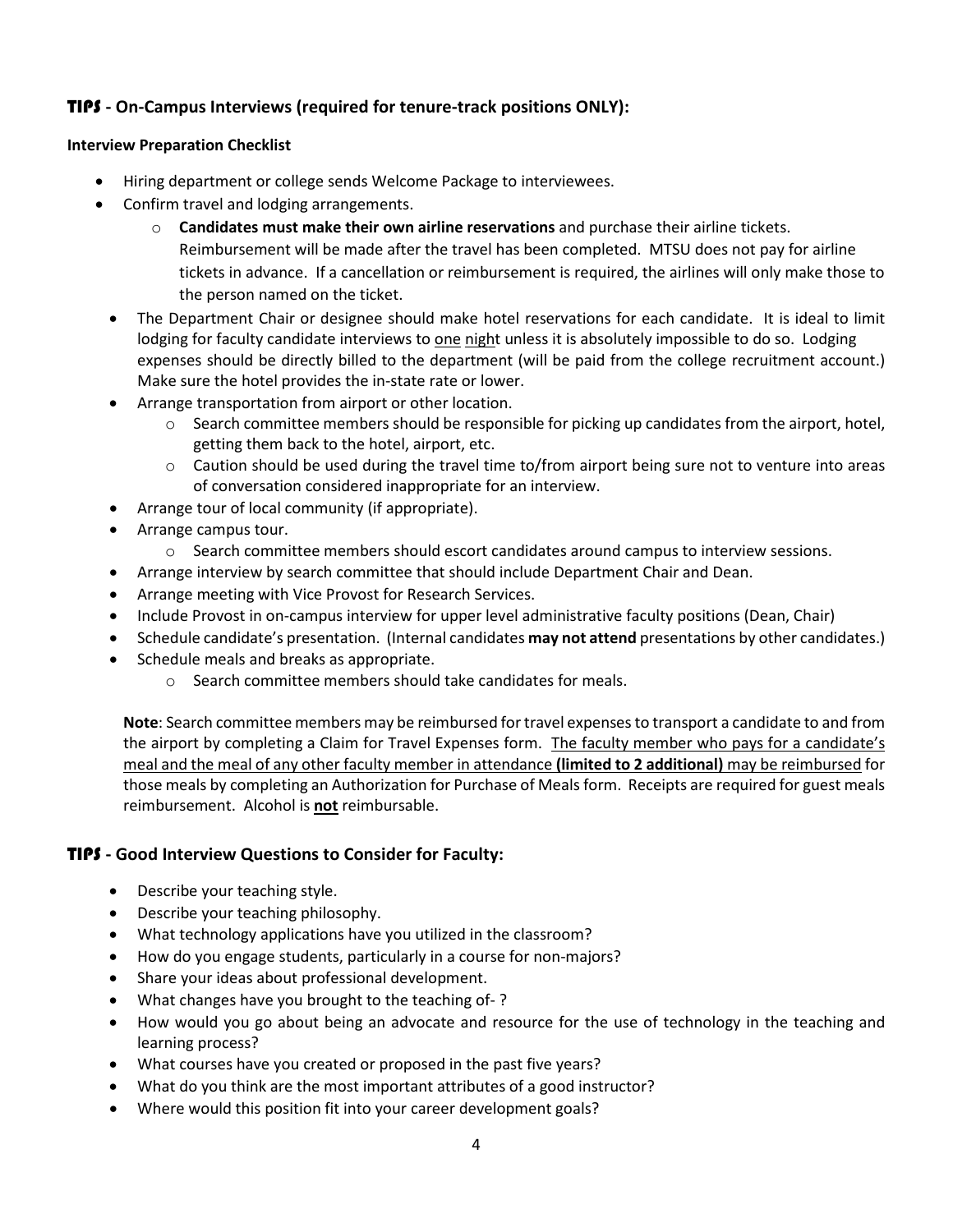- How do you define good teaching?
- What do you think are your greatest strengths as an instructor? In which areas do you think you can use some further development?
- How do you think your teaching style can serve our student population?
- In what professional development activities have you been involved over the past few years?
- What pedagogical changes do you see on the horizon in your discipline?
- How would your background and experiences strengthen this academic department?
- How do you adjust your style to the less motivated or under-prepared student?
- What are your current research interests? Have you involved your students in your research?
- What are the most recent book and article that you've read?

#### TIPS **- Interview Questions to AVOID**

- Where were you born?
- What is your birth date?
- How old are you?
- Do you have a disability?
- Are you married?
- What is your spouse's name?
- What is your maiden name?
- Do you have any children?
- Do you have child care arrangements?
- What is your race or ethnic origin?
- Which church do you attend?
- What is your religion?

## **Acceptable Alternative Questions** *(only if there is a bona fide, job-specific reason. If you ask one candidate, you must ask all candidates)*

- Do you have any responsibilities that conflict with the job's attendance or travel requirements?
- Are you able to work in the United States on an unrestricted basis?
- Are you able to perform the duties on the job description with or without reasonable accommodations?
- If hired, can you provide proof that you are at least 18 years of age?
- Do you have any conflicts that would prevent you from working the schedule discussed?
- What languages do you speak or write fluently?
- Have you worked under any other professional name or nickname?
- Do you have any relatives currently working for this institution?
- Would you have any problem working overtime, if required?
- Would anything prohibit you from making a long-term commitment to the position and the institution?

## TIPS **– DO's & DON'Ts**

- **Limit closed questions** they elicit a one-word, yes or no answer. Example: Did you do curriculum development?
- **Ask open questions** they elicit expanded responses, allowing you to gauge their thought processes, values, etc. Example: Would you explain the process you employ when developing curriculum?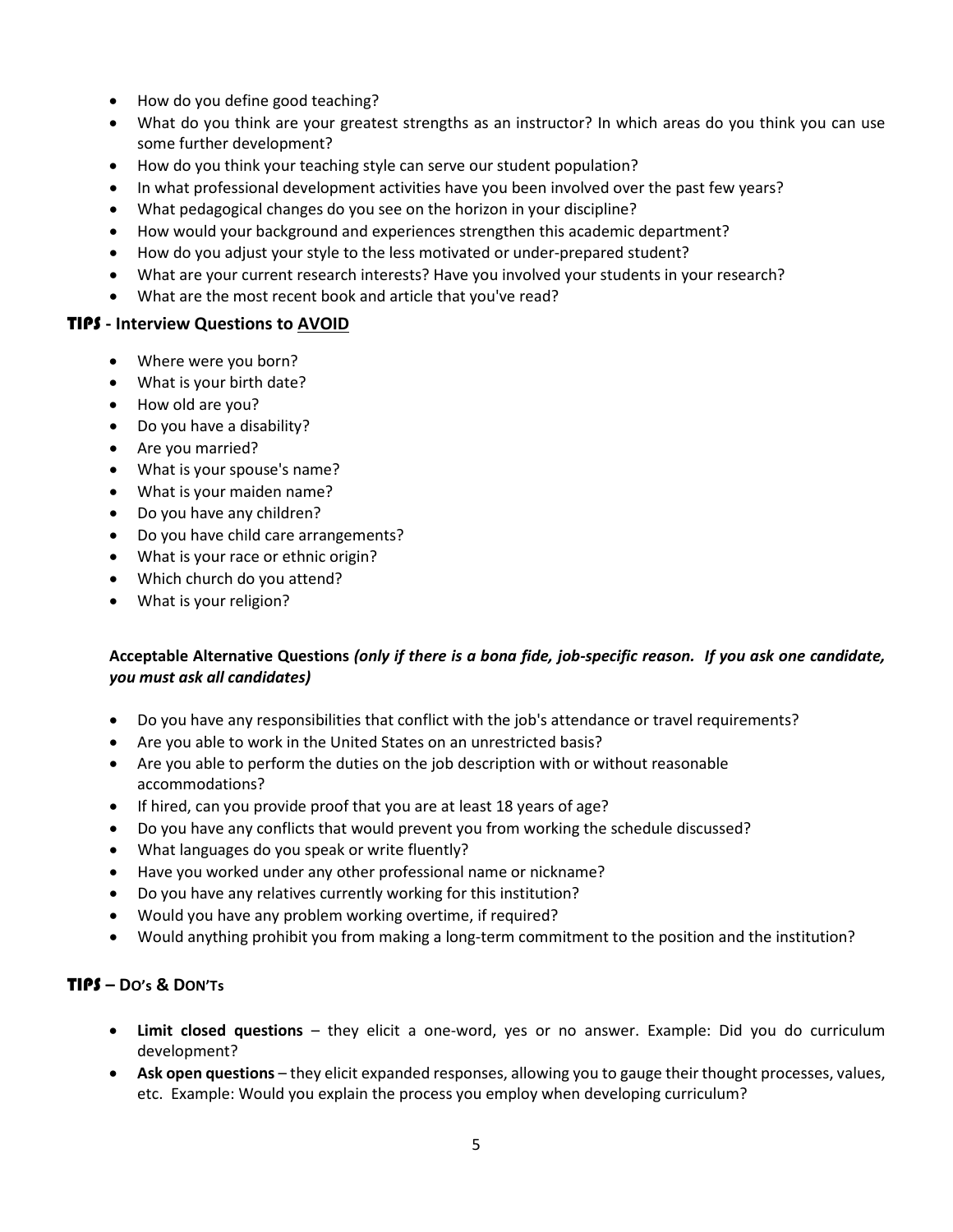- **Avoid Leading Questions** leading questions suggest an answer, the candidate will feel compelled to agree with you. Example: You do like working on teams, don't you?
- **Ask only questions that are bona fide occupational qualifications –** asking questions directly related to candidate's ability to do the job.
- **Stay away from questions that relate to protected classifications-** asking questions related to gender, race, nationality, age, disability, religion, etc. Example: You don't look old enough to have a PhD, how old are you?
- **If a candidate brings up classification, then it is okay –** if the candidate opens the door by asking about a particular area, then it is permissible for that topic to be discussed. Example: My husband is also a professor; do you offer spousal relocation services?

## TIPS **- Questions for Evaluating Presentations**

- Was the presenter professional?
- Was the presenter well prepared?
- Was the learning objective clear?
- Did the presenter attempt to establish rapport with the audience?
- Did he or she demonstrate mastery of his or her subject?
- Did he or she present the subject matter in an effective manner (that is, with sufficient clarity, at the right pace, and so on)?
- Were his or her handouts or other learning aides useful?
- Did he or she use them effectively?
- Did he or she handle questions well?
- Did he or she engage the audience and hold its attention?
- Did the presentation start and end on time?
- Did you learn something worthwhile from the presentation?
- Did the presenter display oral proficiency in the English language?

## TIPS **- During the Interview**

- Let the applicant do most of the talking.
- Keep the interview on track.
- Observe nonverbal behavior.
- Take notes keeping in mind they **will** become a part of the search file. Use caution, notes you find helpful to identify a candidate could unintentionally indicate a bias for/against a candidate.
- Leave time for the candidate to ask questions.
- Notify the candidate we **must** check references both listed and unlisted.
- Describe the remainder of the search process and the time it will take.
	- $\circ$  Express appreciation for the candidate's interest in the position. Ask if the candidate has any questions for the committee.
- Thank candidate for his or her time.

#### TIPS **- After the Interview**

- Give the candidate a brief overview or written synopsis of benefits.
- Answer any questions related to salary (The salary recommendation should have been submitted to Academic Affairs and received back prior to the interview.)
- Evaluate the candidate.